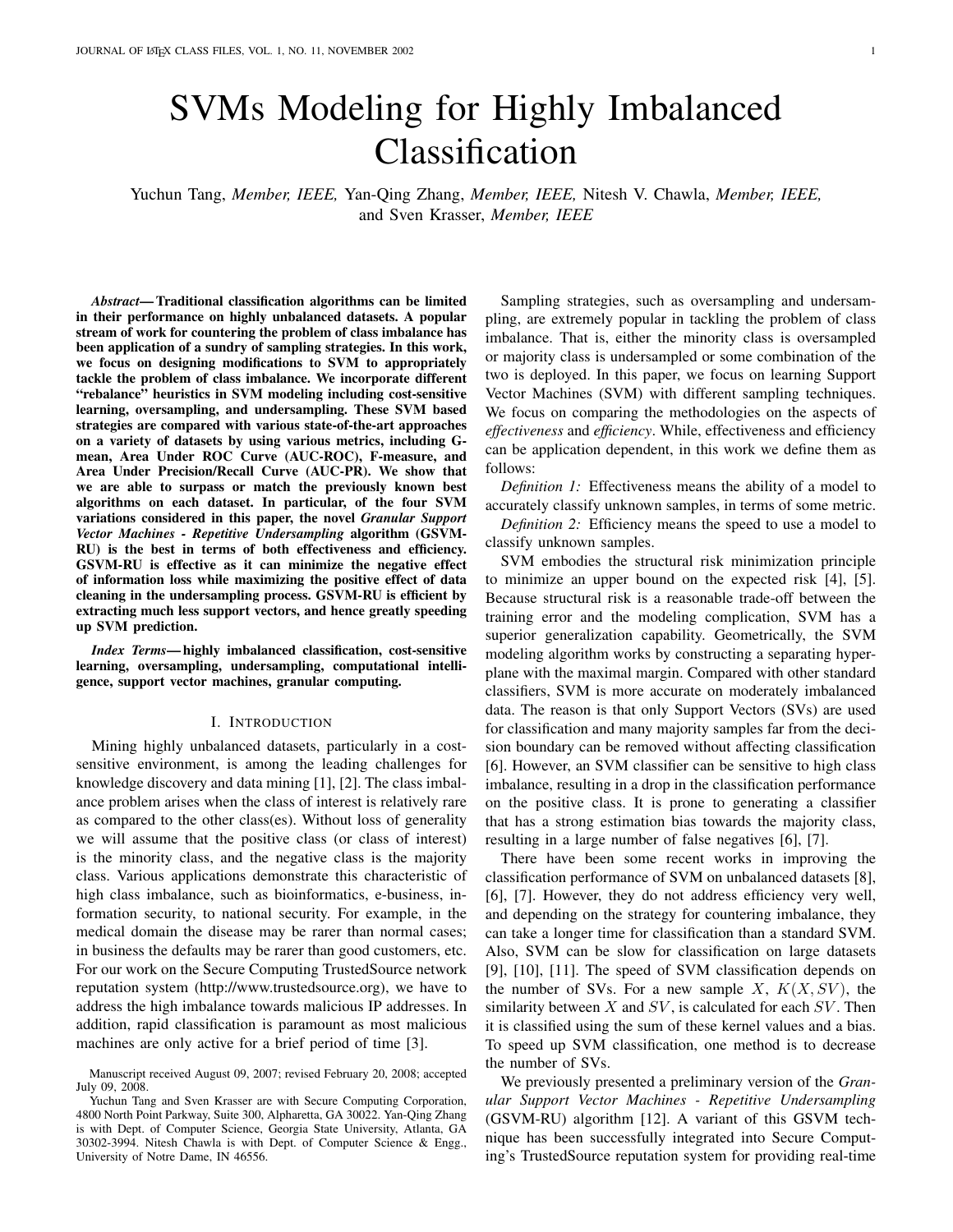TABLE I CONFUSION MATRIX

|                | predicted positives | predicted negatives |
|----------------|---------------------|---------------------|
| real positives | ТP                  | FN                  |
| real negatives | FP                  | TN                  |

collaborative sharing of global intelligence about the latest email threats [3]. However, it remains unclear how GSVM-RU performs compared to other state-of-the-art algorithms. Therefore, we present an exhaustive empirical study on benchmark datasets.

In this work, we also theoretically extend GSVM-RU based on the information loss minimization principle and design a new "combine" aggregation method. Furthermore, we revise it as a highly effective and efficient SVM modeling technique by explicitly executing granulation and aggregation by turns, and hence avoiding extracting too many negative granules. As a prior-knowledge-guided repetitive undersampling strategy to "rebalance" the dataset at hand, GSVM-RU can improve classification performance by 1) extracting informative samples that are essential for classification and 2) eliminating a large amount of redundant or even noisy samples. Besides GSVM-RU, we also propose three other SVM modeling methods that overweight the minority class, oversample the minority class, or undersample the majority class. These SVM modeling methods are compared favorably to previous works in 25 groups of experiments.

The rest of the paper is organized as follows. Background knowledge is briefly reviewed in Section II. Section III presents GSVM-RU and three other SVM modeling algorithms with different "rebalance" techniques. Section IV compares these four algorithms to state-of-the-art approaches on seven highly imbalanced datasets under different metrics. Finally, Section V concludes the paper.

### II. BACKGROUND

#### *A. Metrics for Imbalanced Classification*

Many metrics have been used for effectiveness evaluation on imbalanced classification. All of them are based on the confusion matrix as shown at Table I. With highly skewed data distribution, the overall accuracy metric at (1) is not sufficient any more. For example, a naive classifier that predicts all samples as negative has high accuracy. However, it is totally useless to detect rare positive samples. To deal with class imbalance, two kinds of metrics have been proposed.

$$
accuracy = \frac{TP + TN}{TP + FP + FN + TN}
$$
 (1)

To get optimal balanced classification ability, sensitivity at (2) and specificity at (3) are usually adopted to monitor classification performance on two classes separately. Notice that sensitivity is also called true positive rate or positive class accuracy, while specificity called true negative rate or negative class accuracy. Based on these two metrics, G-Mean was proposed at (4), which is the geometric mean of sensitivity and specificity [13]. Furthermore, Area Under ROC Curve (AUC-ROC) can also indicate balanced classification ability between sensitivity and specificity as a function of varying a classification threshold [14].

$$
sensitivity = TP/(TP + FN)
$$
 (2)

$$
specificity = TN/(TN + FP)
$$
 (3)

$$
G-Mean = \sqrt{sensitivity * specificity}
$$
 (4)

On the other hand, sometimes we are interested in highly effective detection ability for only one class. For example, for credit card fraud detection problem, the target is detecting fraudulent transactions. For diagnosing a rare disease, what we are especially interested in is to find patients with this disease. For such problems, another pair of metrics, precision at (5) and recall at (6), is often adopted. Notice that recall is the same as sensitivity. F-Measure at (7) is used to integrate precision and recall into a single metric for convenience of modeling [15]. Similar to AUC-ROC, Area Under Precision/Recall Curve (AUC-PR) can be used to indicate the detection ability of a classifier between precision and recall as a function of varying a decision threshold [16].

$$
precision = TP/(TP + FP)
$$
 (5)

$$
recall = TP/(TP + FN)
$$
 (6)

$$
F-Measure = \frac{2*precision*recall}{precision+recall}
$$
 (7)

In this work, the *perf* code, which is available at http://kodiak.cs.cornell.edu/kddcup/software.html, is utilized to calculate all of the four metrics.

#### *B. Previous Methods for Imbalanced Classification*

Many methods have been proposed for imbalanced classification, and some good results have been reported [2]. These methods can be categorized into three different categories: cost-sensitive learning, oversampling the minority class or undersampling the majority class. Interested readers may refer to [17] for a good survey. However, different measures have been used by different authors, which makes comparisons difficult.

Recently, several new models have been reported in the literature with good classification performance on imbalanced data. Hong et al. proposed a classifier construction approach based on orthogonal forward selection (OFS), which precisely aims at high effectiveness and efficiency [18]. Huang et al. proposed Biased Minimax Probability Machine (BMPM), which offers an elegant and systematic way to incorporate a certain bias for the minority class by directly controlling the lower bound of the real accuracy [19], [20].

Previous research that aims to improve the effectiveness of SVM on imbalanced classification includes the following. Vilariño et al. used Synthetic Minority Oversampling TEchnique (SMOTE) [21] oversampling and also random undersampling for SVM modeling on an imbalanced intestinal contractions detection task [22]. Raskutti et al. demonstrated that a one-class SVM that learned only from the minority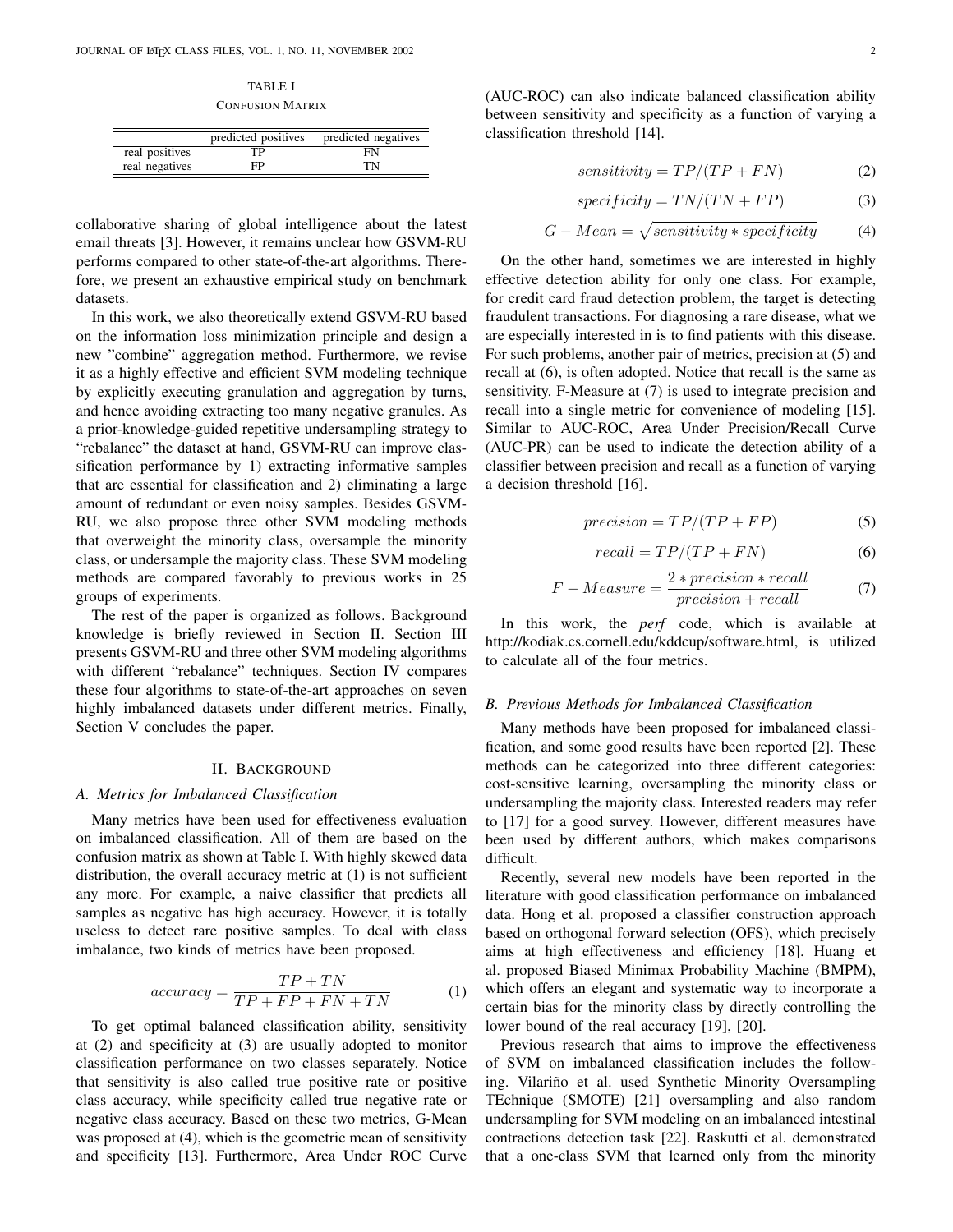class sometimes can perform better than an SVM modeled from two classes [8]. Akbani et al. proposed the SMOTE with Different Costs algorithm (SDC) [6]. SDC conducts SMOTE oversampling on the minority class with different error costs. As a result, the decision boundary can be far away from the minority class. Wu et al. proposed the Kernel Boundary Alignment algorithm (KBA) that adjusts the boundary toward the majority class by modifying the kernel matrix [7].

Vilariño et al. worked on only one dataset [22]. Oneclass SVM actually performs worse in many cases compared to a standard two-class SVM [8]. SDC or KBA improves classification effectiveness on a two-class SVM. However, they are not efficient and hence difficult to be scalable to very large datasets. Wu et al. reported KBA usually takes a longer time for classification than SVM [7]. SDC is also slower than standard SVM modeling because oversampling increases the number of SVs. Unfortunately, SVM itself is already very slow on large datasets [9], [10], [11].

Our work contrasts with the previous work as follows:

- Most of prior works evaluate classification performance only on one or two metrics mentioned above. We present a broader experimental study on all four metrics.
- Most of previous works use decision trees as the basic classifier [1]. While, there are some recent papers on SVM for imbalanced classification [22], [8], [6], [7], the application of SVM is still not completely explored, particularly the realm of undersampling of SVs. Because SVM decides the class of a sample only based on SVs, which are training samples close to the decision boundary, the modeling effectiveness and efficiency may be improved for imbalanced classification by exploring the SVs-based undersampling.

## III. GSVM-RU ALGORITHM

Granular computing represents information in the form of some aggregates (called information granules) such as subsets, subspaces, classes, or clusters of a universe. It then solves the targeted problem in each information granule [23]. There are two principles in granular computing. The first principle is divide-and-conquer to split a huge problem into a sequence of granules (granule split); The second principle is data cleaning to define the suitable size for one granule to comprehend the problem at hand without getting buried in unnecessary details (granule shrink). As opposed to traditional data-oriented numeric computing, granular computing is knowledge-oriented [24]. By embedding prior knowledge or prior assumptions into the granulation process for data modeling, better classification can be obtained. A granular computing-based learning framework called Granular Support Vector Machines (GSVM) was proposed in our previous work [25]. GSVM combines the principles from statistical learning theory and granular computing theory in a systematic and formal way. GSVM extracts a sequence of information granules with granule split and/or granule shrink, and then builds SVMs on some of these granules if necessary. The main potential advantages of GSVM are:

• GSVM is more sensitive to the inherent data distribution by establishing a trade-off between local significance of



Fig. 1. Original SVM modeling. The circled points denote SVs.



Fig. 2. SVM-WEIGHT modeling. The circled points denote SVs.

a subset of data and global correlation among different subsets of data, or between information loss and data cleaning. Hence, GSVM may improve classification effectiveness.

• GSVM may speed up the classification process by eliminating redundant data locally. As a result, it is more efficient and scalable on huge datasets.

Based on GSVM, we propose *Granular Support Vector Machines - Repetitive Undersampling* (GSVM-RU) that is specifically designed for highly imbalanced classification.

# *A. GSVM-RU*

SVM assumes that only SVs are informative to classification and other samples can be safely removed. However, for highly imbalanced classification, the majority class pushes the ideal decision boundary toward the minority class [6], [7]. As demonstrated in Fig. 1, negative SVs (the circled minus signs) that are close to the learned boundary may not be the most informative or even noisy. Some informative samples may hide behind them. To find these informative samples, we can conduct cost-sensitive learning or oversampling. However, these two "rebalance" strategies increase the number of SVs (Fig. 2 and Fig. 3), and hence slow down the classification process.

To improve efficiency, it is natural to decrease the size of the training dataset. In this sense, undersampling is by nature more suitable to model an SVM for imbalanced classification than other approaches. However, elimination of some samples from the training dataset may have two effects: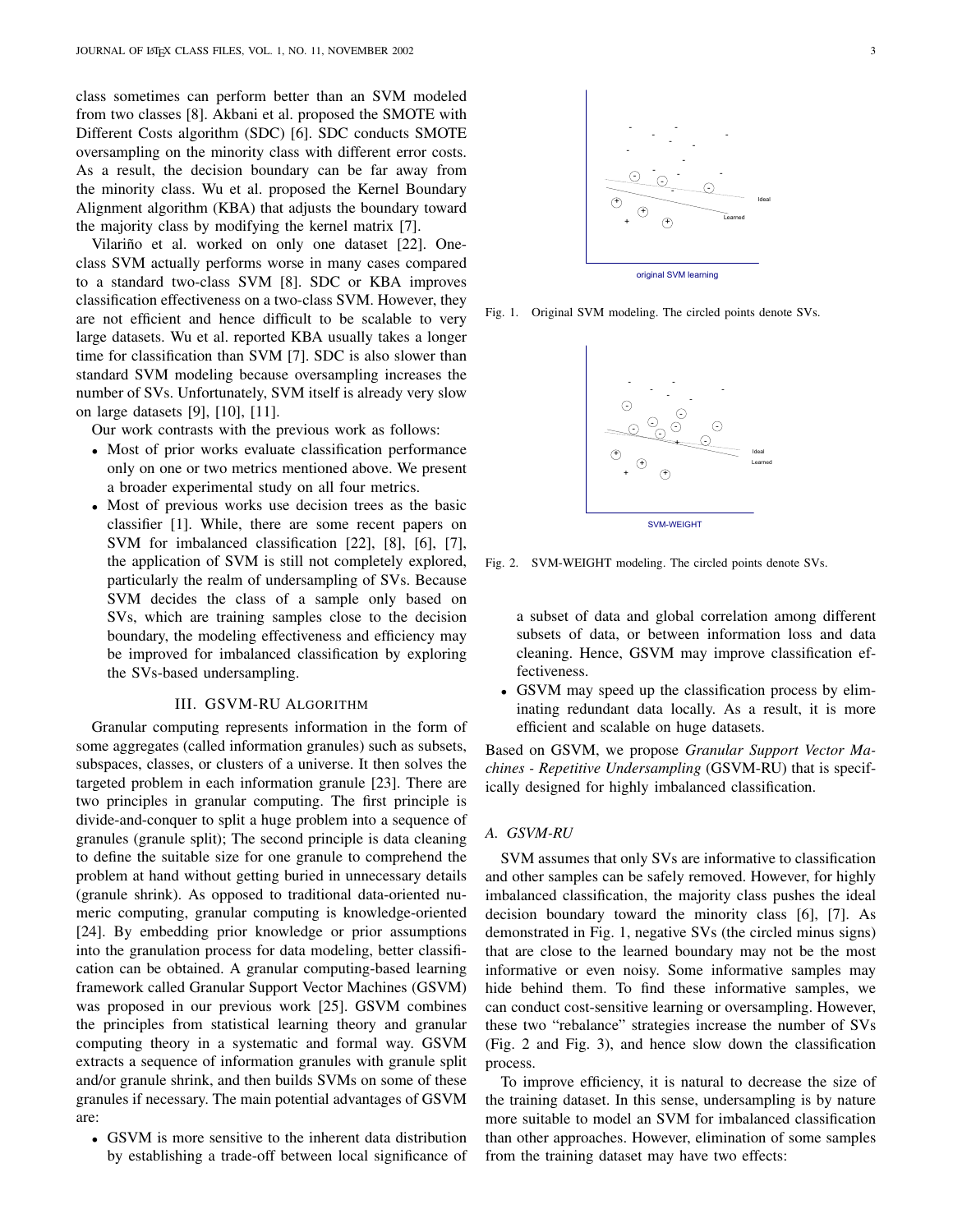

Fig. 3. SVM-SMOTE modeling. The circled points denote SVs.



Fig. 4. SVM-RANDU modeling. The circled points denote SVs.

- Information loss: due to the elimination of informative or useful samples, classification effectiveness is deteriorated;
- Data cleaning: because of the elimination of irrelevant or redundant or even noisy samples, classification effectiveness is improved.

For a highly imbalanced dataset, there may be many redundant or noisy negative samples. Random undersampling is a common undersampling approach for rebalancing the dataset to achieve better data distribution. However, random undersampling suffers from information loss. As Fig. 4 shows, although random undersampling pushes the learned boundary close to the ideal boundary, the cues about the orientation of the ideal boundary may be lost [6].

GSVM-RU is targeted to directly utilize SVM itself for undersampling. The idea is based on the well-known fact about SVM - only SVs are necessary and other samples can



Fig. 5. GSVM-RU modeling. The circled points denote SVs.

cleaning/undersampling. However, due to highly skewed data distribution, the SVM modeled on the original training dataset is prone to classify every sample to be negative. As a result, a single SVM cannot guarantee to extract all informative samples as SVs. Fortunately, it seems reasonable to assume one single SVM can extract a part of, although not all, informative samples. Under this assumption, multiple information granules with different informative samples can be formed by following granulation operations. Firstly, we assume that all positive samples are informative to form a positive information granule. Secondly, negative samples extracted by an SVM as SVs are also possibly informative so that they form a negative information granule. Here we call these negative samples Negative Local Support Vectors (NLSVs). Then these NLSVs are removed from the original training dataset to generate a smaller training dataset, on which a new SVM is modeled to extract another group of NLSVs. This process is repeated several times to form multiple negative information granules. After that, all other negative samples still remaining in the training dataset are simply discarded.

motivates us to explore the possibility to utilize SVM for data

An aggregation operation is then executed to selectively aggregate the samples in these negative information granules with all positive samples to complete the undersampling process. Finally, an SVM is modeled on the aggregated dataset for classification. As demonstrated in Fig. 5, because only a part of NLSVs (and the negative samples very far from the decision area) are removed from the original dataset, GSVM-RU undersampling can still give good cues about the orientation of the ideal boundary, and hence can overcome the shortcoming of random undersampling as mentioned above. Fig. 6 sketches the idea of GSVM-RU.

For SVM modeling, GSVM-RU adds another hyperparameter Gr, the number of negative granules. To implement GSVM-RU as an utilizable algorithm, there are two related problems:

- How many negative information granules should be formed?
- How to aggregate the samples in these information granules?

It seems safe to extract more granules to reduce information loss. However, information contributed by two different granules may be redundant or even noisy to each other. And hence, less granules may decrease these redundancy or noise from the final aggregation dataset. In general, if  $Gr$  granules are extracted, we have  $2^{Gr}$  different combinations to build the final aggregation dataset. It is extremely expensive to try all of these combinations.

For simplicity and efficiency, we revise the preliminary GSVM-RU algorithm [12] and propose to run granulation and aggregation in turns in this work. Firstly, the aggregation dataset is initialized to consist of only positive samples. And the best classification performance is initialized to be the performance of the naive classifier that classifies every sample as negative. When a new negative granule is extracted, the corresponding NLSVs are immediately aggregated into the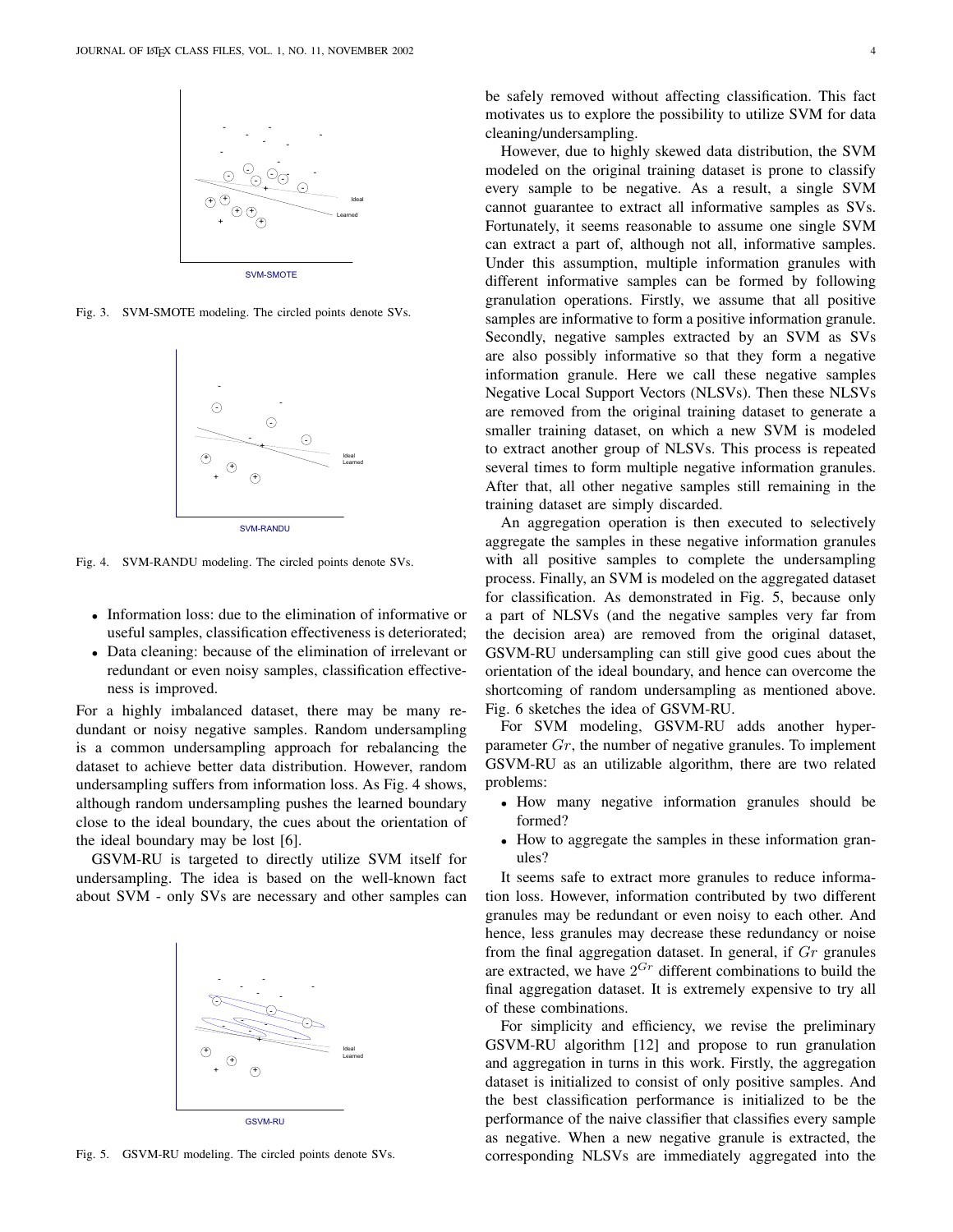

Fig. 6. Basic idea of GSVM-RU.

aggregation dataset. An SVM is then modeled on this new aggregation dataset. If classification performance is improved, we continue to the next phase to extract another granule. Otherwise the repetitive undersampling process is stopped and the classifier in the previous phase will be saved for future classification.

In [12], we proposed the "discard" operation for aggregation. When a new negative granule is extracted, only negative samples in the latest granule are aggregated into the new aggregation dataset and all samples in old negative granules are discarded. This operation is based on the "boundary push" assumption. If old NLSVs are discarded, the decision boundary is expected to be closer to the ideal one. The repetitive undersampling process is stopped when the new extracted granule alone cannot further improve classification performance.

However, the "discard" operation is not always suitable because it removes all previous negative granules, which are likely informative. In this work, we design a new "combine" aggregation operation. When a new granule is extracted, it is combined with all old granules to form a new aggregation dataset. The assumption is that not all informative samples can be extracted as NLSVs in one granule. As a result, it is expected to reduce information loss by extracting NLSVs multiple times. The repetitive undersampling process is stopped when the new extracted granule cannot further improve classification performance if joint with the previous aggregation dataset.

Which aggregation operation is better is data-dependent

and also metric-dependent. For efficiency, we run both of them only when the second negative granule is extracted. The winner will be used for the following aggregation. All SVMs modeled in the repetitive process use the same kernel and the same parameters, which are tuned with grid search [26]. With such a repetitive undersampling process, a clear knowledgeoriented data cleaning strategy is implemented.

# *B. Three Other SVM Modeling Algorithms*

In this research, we investigate three other "rebalance" techniques on SVM modeling for an exhaustive comparison study.

*1) SVM-WEIGHT:* SVM-WEIGHT implements costsensitive learning for SVM modeling. The basic idea is to assign a larger penalty value to FNs than FPs [27], [28], [6]. Although the idea is straightforward and has been implemented in LIBSVM [26], there is no systematic experimental report yet to evaluate the performance of this idea on highly imbalanced classification. Without loss of generality, the cost for a FP is always 1. The cost for a FN is usually suggested to be the ratio of negative samples over positive samples. However, our experiments show that it is not always optimal. And hence we add one parameter  $Rw$ into this algorithm. If there are  $Np$  positive samples and  $Nn$ negative samples, the FN cost should be  $Nn/(Rw*Np)$ . The optimal value of  $Rw$  is decided by grid search.

*2) SVM-SMOTE:* SVM-SMOTE adopts the SMOTE algorithm [21] to generate more pseudo positive samples and then builds an SVM on the oversampling dataset [6]. SVM-SMOTE also introduces one parameter  $Ro$ . If there are  $Np$  positive samples, we should add  $Ro * Np$  pseudo positive samples into the original training dataset. The optimal value of Ro is decided by grid search.

*3) SVM-RANDU:* SVM-RANDU randomly selects a few of negative samples and then builds an SVM on the undersampling dataset [6]. Random undersampling were studied in [13], [1]. SVM-RANDU has an unknown parameter  $Ru$ . If there are  $Np$  positive samples, we should randomly select  $Ru * Np$  negative samples from the original training dataset. The optimal value of  $Ru$  is decided by grid search.

#### *C. Time Complexity*

On highly imbalanced data, an SVM typically needs  $O((Np + Nn)^3)$  time for training in the worst case [5]. SVM-RANDU takes  $O((Np + Np * Ru)^3)$ , which is faster than SVM because typically  $Np * Ru \ll Nn$ . SVM-SMOTE takes  $O((Np * (Ro + 1) + Nn)^3)$ , which is slower than SVM because it increases the size of the training dataset. SVM-WEIGHT seems to take the same  $O((Np + Nn)^3)$  time as SVM. However, overweighting typically makes it harder for SVM learning to converge and hence it usually takes a longer time than SVM without overweighting. GSVM-RU takes  $O(Gr*(Np+Nn)^3)$  because we need to model an SVM for each granule extraction. However, the later modeling steps are faster since the previous negative SVs (which are "hard" samples for classification) have been removed.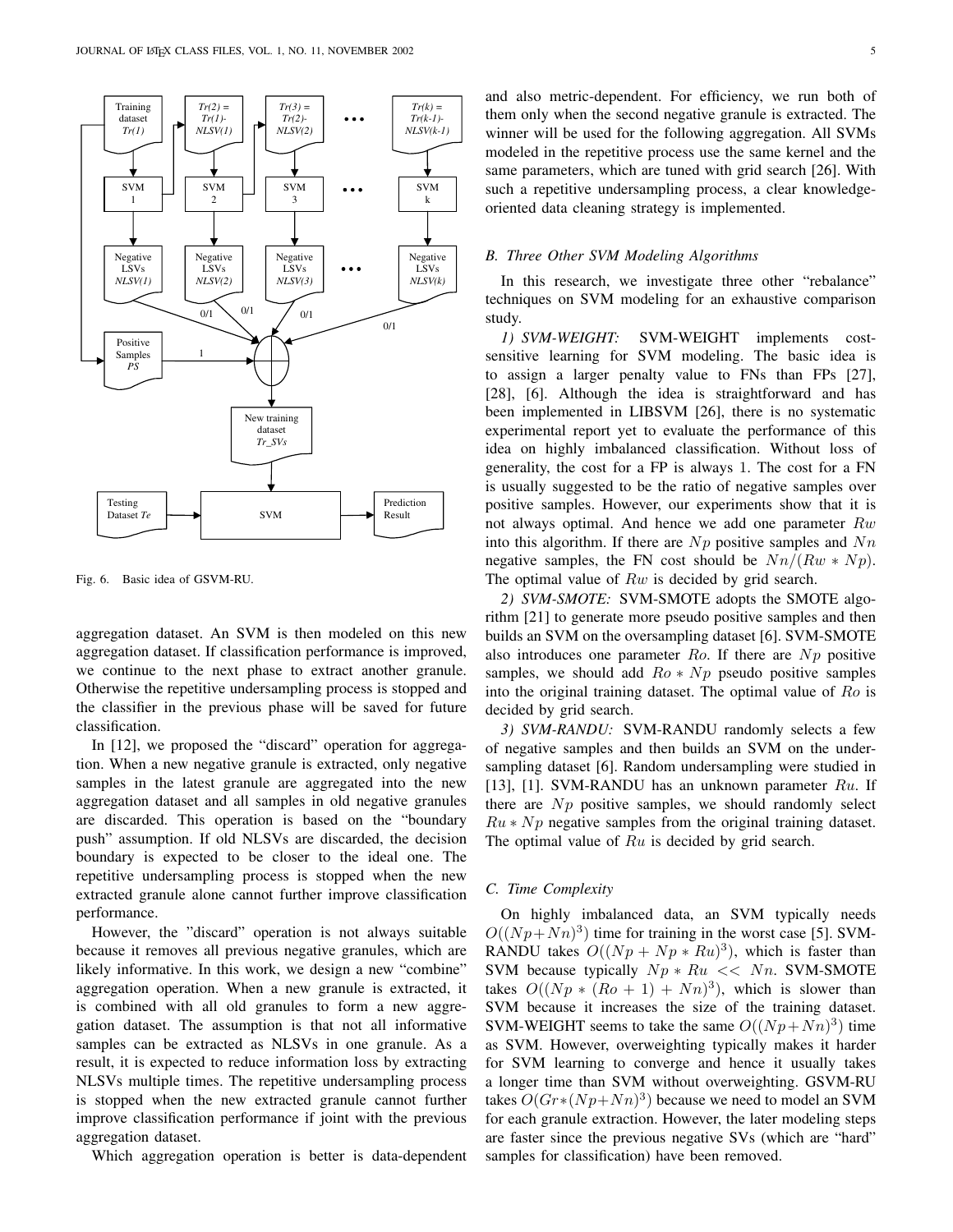At the prediction phase, if an SVM has  $Ns$  SVs and there are Nu unknown samples for prediction, it takes  $O(Ns*Nu)$ time for prediction. Our experiments demonstrate that GSVM-RU and SVM-RANDU extracts significantly less SVs and hence are more efficient.

## IV. EMPIRICAL STUDIES

The experiments are conducted on a machine with a centrino-1.6MHz CPU and 1024M memory. The software is based on the OSU SVM Classifier Matlab Toolbox, which is available at http://sourceforge.net/projects/svm/ and implements a Matlab interface to LIBSVM [26].

#### *A. Data Sets*

Seven datasets, collected from related works, are used in our empirical studies. As shown in Table II, all of them are highly imbalanced as less than 10% samples are positive. There are also significant variations of the data size (from several hundreds to over ten thousands) and the number of features (from 6 to 49).

For each dataset, the performance is evaluated with four metrics: G-Mean, AUC-ROC, F-Measure, and AUC-PR.

The classification performance is estimated with different training/testing heuristics. For 5 of the 7 datasets, 10-fold Cross Validation is used. For Abalone (19 vs. other) and Yeast (ME2 vs. other) datasets, it is estimated by averaging on 7 times random partition with the training/testing ratio 6:1 or 7:3. Basically, if a training/testing heuristic was used for a dataset in previous works, we also use it for comparison.

For each fold or each training/testing process, firstly the data is normalized so that each input feature has 0 mean and 1 standard deviation on the training dataset; then classification algorithms are executed on the normalized training dataset and the model parameters are optimized by grid search.

The modeling process is carried out separately for each of the four metrics. SVM-SMOTE and SVM-RANDU are executed 10 times and the *average performance*±*standard deviation* is reported. SVM-WEIGHT and GSVM-RU are executed only once because they are stable in the sense that the performance is never modified among multiple runs if parameters are fixed.

In the following, only high level comparisons between GSVM-RU and other approaches are reported. Readers can access detailed comparison results on each dataset at http://tinman.cs.gsu.edu/∼cscyntx/gsvm-ru/imbalanceresult.pdf.

## *B. How GSVM-RU improves classification*

With limited space, the mammography dataset is used as one example to show how GSVM-RU works to improve classification. We obtain similar performance gains on other datasets.

With G-Mean for evaluation, the best validation performance is observed when the "discard" aggregation operation is adopted and the 4th granule is used as the final aggregation dataset. (i.e., The first three granules are discarded). The result



Fig. 7. G-Mean values of GSVM-RU modeling with "discard" operation on mammography data.



Fig. 8. F-Measure values of GSVM-RU modeling with "combine" operation on mammography data.

indicates that the first assumption (the decision boundary is pushed toward the minority class) is reasonable here. When the NLSVs in the old granules are discarded, the decision boundary gradually goes back to the "ideal" one and thus classification performance is improved (Fig. 7). After the 5th granule is extracted, too many informative samples are discarded so that classification performance is deteriorated. And hence the repetitive undersampling process is stopped.

With F-Measure for evaluation, the best validation performance is observed when the "combine" aggregation operation is adopted and the first 11 granules are combined to form the final aggregation dataset. The result indicates that the second assumption (a part but not all of informative samples can be extracted in one granule) is reasonable in this case. When more and more informative samples are combined into the aggregated dataset, information loss is less and less so that more accurate classification can be obtrained (Fig. 8). However, when the 12th granule is extracted and combined into the aggregation dataset, the validation performance can not be further improved. The reason is that the new extracted samples are too far from the "ideal" boundary so that they are prone to be redundant or irrelevant other than informative. And hence the repetitive undersampling process is stopped.

## *C. GSVM-RU vs. Previous Best Approaches*

25 groups of experiments are conducted with 25 different dataset/metric combinations (Table III). Of them 18 groups are available for effectiveness comparison with previous studies. For 12 groups, GSVM-RU outperforms the previous best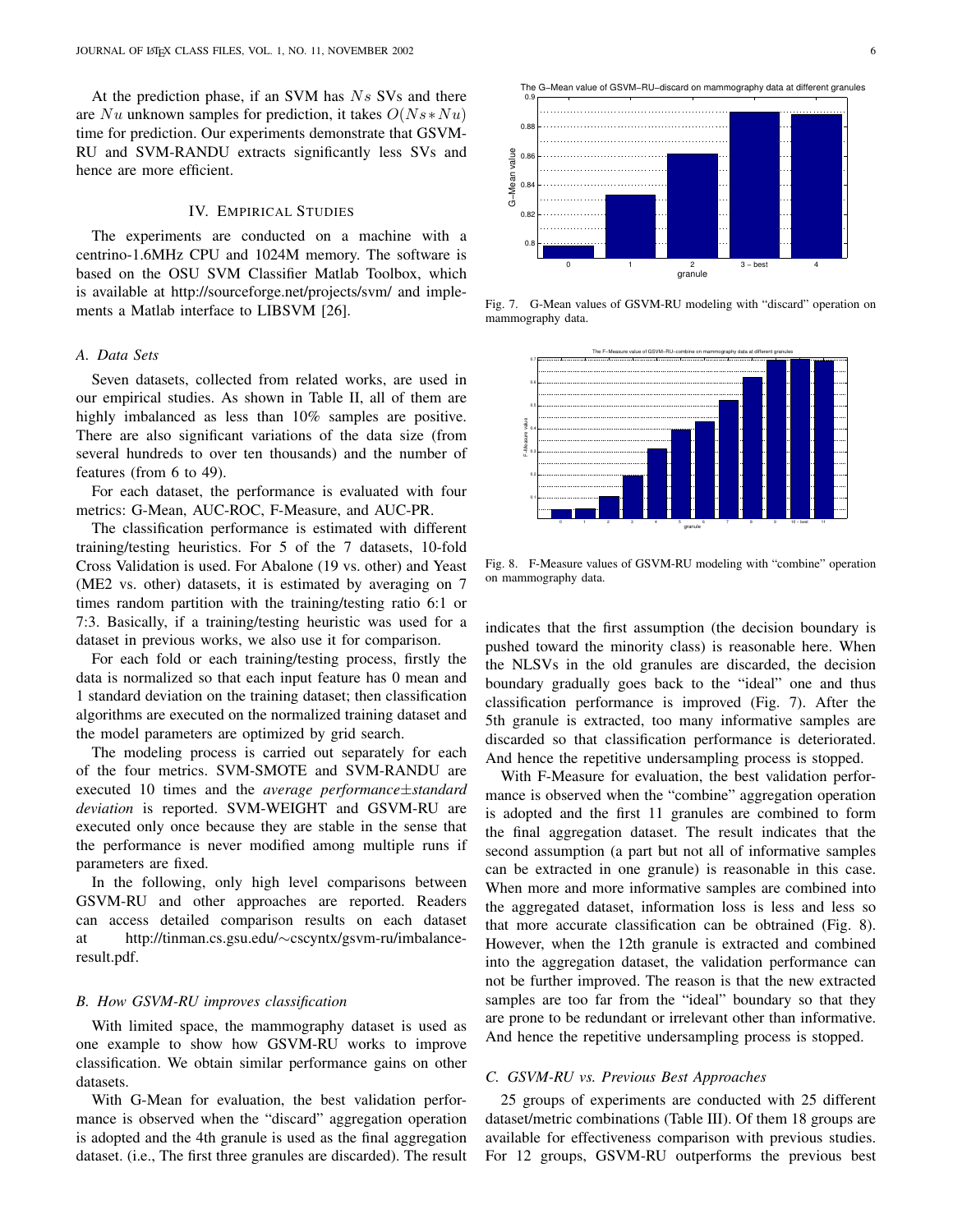| TABLE II                           |  |
|------------------------------------|--|
| <b>CHARACTERISTICS OF DATASETS</b> |  |

| Dataset                       | # of Samples | $\overline{\#}$ of Positive samples (%) | # of Features | Validation Method      |
|-------------------------------|--------------|-----------------------------------------|---------------|------------------------|
| Oil                           | 937          | 41 (4.38%)                              | 49            | 10-fold CV             |
| Mammography                   | 11183        | $260(2.32\%)$                           | <sub>(</sub>  | 10-fold CV             |
| Satimage                      | 6435         | 626(9.73%)                              | 36            | 10-fold CV             |
| Abalone (19 vs. other)        | 4177         | 32 $(0.77%)$                            | 8             | $6:1$ or 7:3 partition |
| Abalone $(9 \text{ vs. } 18)$ | 731          | 42 (5.75%)                              | 8             | 10-fold CV             |
| Yeast (ME2 vs. other)         | 1484         | 51 (3.44%)                              | 8             | 6:1 partition          |
| Yeast (CYT vs. POX)           | 483          | $20(4.14\%)$                            |               | 10-fold CV             |

TABLE IV AVERAGE PERFORMANCE OF PREVIOUS BEST APPROACHES AND GSVM-RU ON 18 EXPERIMENTS

|             | previous best | <b>GSVM-RU</b> |
|-------------|---------------|----------------|
| G-Mean/8    | 79.7          | 85.2           |
| AUC-ROC/5   | 90.2          | 92.4           |
| F-Measure/5 | 59.9          | 66.5           |

approach. For 6 other groups, the performance of GSVM-RU is very close to the previous best result.

Table IV reports the average performance on G-Mean, AUC-ROC and F-Measure metrics on the 18 groups of experiments. GSVM-RU demonstrates better average performance than previous best approaches on all three metrics.

Figures 9(a)-10(b) visualize comparison results on the four metrics, respectively. In each figure, performance of the previous best approach, SVM-WEIGHT, SVM-SMOTE, SVM-RANDU and GSVM-RU is reported for each available dataset. The value on the horizontal axis is formatted as *dataname(previous-best-approach-name)*. If there is no previous result, only *data-name* is reported. It can be clearly seen that GSVM-RU and the other 3 SVM modeling algorithms are able to surpass or match the previously known best algorithms on each of the 18 dataset/metric combinations. That is, we effectively compare these SVM modeling techniques against the best known approaches under the same experimental conditions. Notice that in Fig. 9(a), the G-mean value of SVM-SMOTE is 0 for the abalone dataset (19 vs. other) with both 7 times 6:1 splitting or 7 times 7:3 splitting. Also notice that there are no "previous best" results in Fig. 10(b) because no previous research has conducted an AUC-PR analysis on these datasets.

### *D. GSVM-RU vs. Other 3 SVM Modeling Algorithms*

Table V reports the average performance of four SVM modeling algorithms over the 25 groups of experiments. SVM-WEIGHT demonstrates almost the same effectiveness as GSVM-RU with all four metrics. However, GSVM-RU extracts only 181 SVs, which means that GSVM-RU is more than 4 times faster than SVM-WEIGHT (with 794 SVs) for classification.

SVM-SMOTE demonstrates similar effectiveness on AUC-ROC, F-Measure and AUC-PR to GSVM-RU. However, it is worse on G-Mean. The reason is that it achieves 0 G-Mean value on the extremely imbalanced abalone (19 vs. other) dataset. SVM-SMOTE is also much slower with 655 SVs for classification. Moreover, SVM-SMOTE is unstable because of the randomness of the oversampling process.

SVM-RANDU is slightly faster than GSVM-RU for prediction by extracting only 143 SVs. However, SVM-RANDU is slightly less effective than GSVM-RU with all four metrics. Moreover, SVM-RANDU is unstable because of the randomness of the undersampling process.

# V. CONCLUSIONS

We implement and rigorously evaluate four SVM modeling techniques, including one novel method of undersampling SVs, for our work. We compare these four algorithms with state-of-the-art approaches on seven highly imbalanced datasets under four metrics (G-Mean, AUC-ROC, F-Measure, and AUC-PR). The comparative approaches consist of the best known technique on the corresponding datasets. As far as we know, this is the first work to conduct an exhaustive comparative study with all four metrics and the variations in SVM modeling. And hence we expect that our work can be helpful for future research works to do comparison study on these benchmark highly imbalanced datasets.

Specifically, the *Granular Support Vector Machines - Repetitive Undersampling* algorithm implements a guided repetitive undersampling strategy to "rebalance" the dataset at hand. GSVM-RU is effective due to 1) extraction of informative samples that are essential for classification and 2) elimination of a large amount of redundant or even noisy samples. As shown in Table III, GSVM-RU outperforms the previous best approach in 12 groups of experiments, and performs very close to the previous best approach in other 6 groups of experiments.

In most of cases, GSVM-RU achieves the optimal performance with the "discard" operation. This demonstrates that the "boundary push" assumption seems to be true for many highly imbalanced datasets. Considering its efficiency, the "discard" operation is also suggested as the first aggregation operation to try for GSVM-RU modeling. However, the optimal performance is observed with the "combine" operation on the mammography dataset and the satimage dataset for F-Measure and AUC-PR metrics. This suggests that the "information loss" assumption may be more suitable for some highly imbalanced datasets, especially with F-Measure and AUC-PR metrics.

We also systematically investigate the effect of overweighting the minority class on SVM modeling. The idea, named SVM-WEIGHT, seems to be naive at first glance and hence is ignored by previous research works. However, our experiments show that it is actually highly effective. Although SVM-WEIGHT is not efficient compared to GSVM-RU since it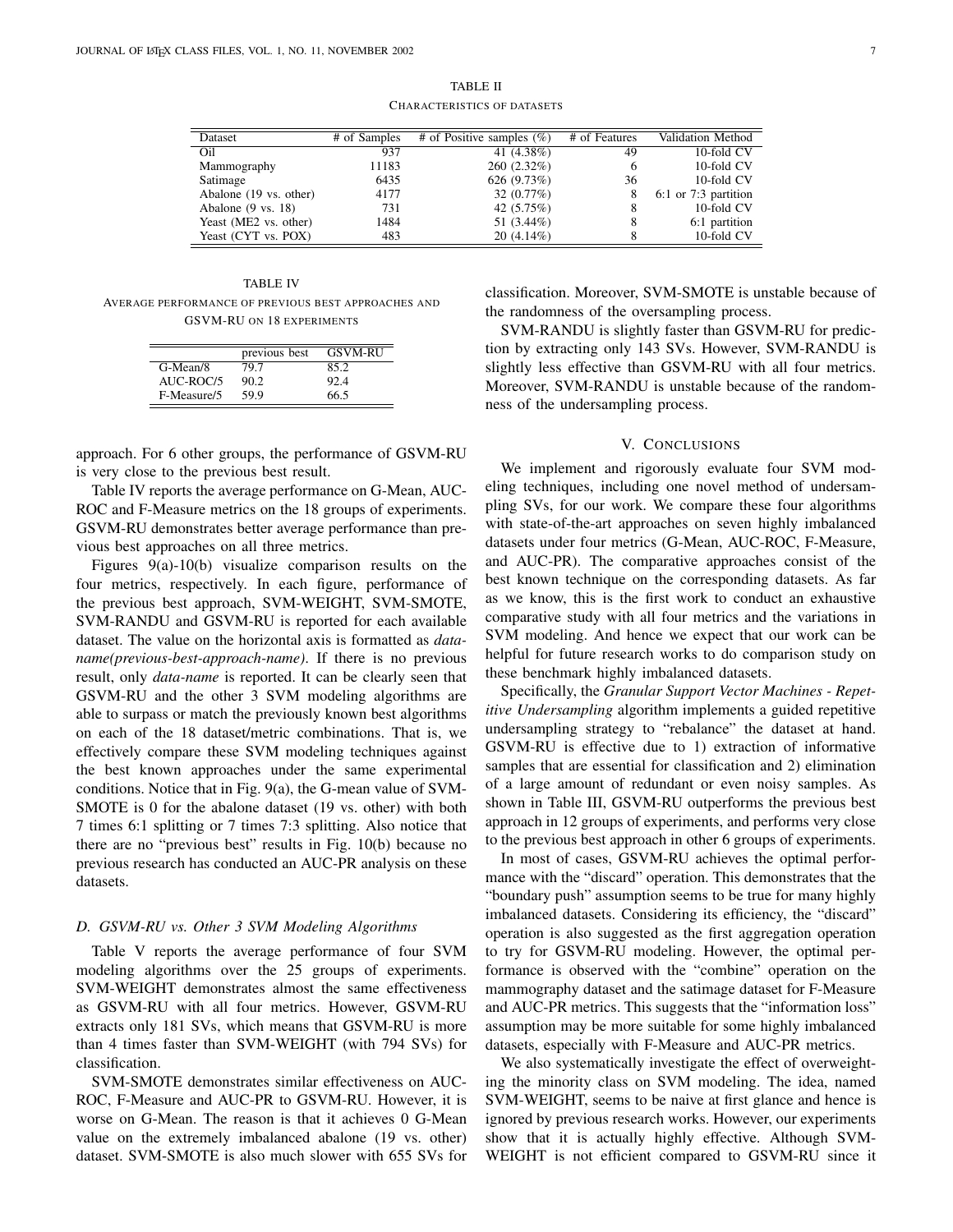| dataset   | metric              | validation     | previous best                  | GSVM-RU    | best in this work       |
|-----------|---------------------|----------------|--------------------------------|------------|-------------------------|
| Oil       | $\overline{G-Mean}$ | 10-fold CV     | $87.4$ (WRF [29])              | 84.9(D)    | 84.9 (GSVM-RU)          |
| Mam       | G-Mean              | 10-fold CV     | 86.7 (BRF [29])                | 89.0 $(D)$ | 90.5 (SVM-RANDU)        |
| Sat       | G-Mean              | 10-fold CV     | 88.1 (AdaCost [30])            | $89.9$ (D) | 90.6 (SVM-WEIGHT)       |
| $A(9-18)$ | G-Mean              | 10-fold CV     | 74.1 (CSB2 [30])               | $86.5$ (D) | <b>86.5 (GSVM-RU)</b>   |
| $Y(C-P)$  | G-Mean              | 10-fold CV     | <b>80.9</b> (AdaCost [30])     | 79.8 (D)   | 79.9 (SVM-WEIGHT)       |
| A(19)     | G-Mean              | $7 \times 6:1$ | 57.8 (KBA [7])                 | 81.1 $(D)$ | 81.5 (SVM-WEIGHT)       |
| A(19)     | G-Mean              | 7 times 7:3    | 80.6 (DEC [6])                 | $81.9$ (D) | 84.5 (SVM-WEIGHT)       |
| Y(ME2)    | G-Mean              | $7 \times 6:1$ | 82.2 (KBA [7])                 | 87.8 (D)   | 87.8 (GSVM-RU)          |
| Oil       | AUC-ROC             | 10-fold CV     | 85.4 (SMOTE [21])              | $93.8$ (D) | <b>94.2</b> (SVM-SMOTE) |
| Mam       | AUC-ROC             | 10-fold CV     | 93.3 (SMOTE [21])              | $93.9$ (D) | <b>94.8 (SVM-RANDU)</b> |
| Sat       | AUC-ROC             | 10-fold CV     | 89.8 (SMOTE [21])              | $95.1$ (D) | 96.2 (SVM-WEIGHT)       |
| $A(9-18)$ | AUC-ROC             | 10-fold CV     | N/A                            | 93.6 (D)   | 94.1 (SVM-SMOTE)        |
| $Y(C-P)$  | AUC-ROC             | 10-fold CV     | N/A                            | 84.5 (D)   | 84.5 (GSVM-RU)          |
| A(19)     | AUC-ROC             | $7 \times 6:1$ | 87.4 (KBA [7])                 | $86.2$ (D) | 86.6 (SVM-WEIGHT)       |
| Y(ME2)    | AUC-ROC             | $7 \times 6:1$ | 95.2 (KBA [7])                 | $92.8$ (D) | 93.6 (SVM-RANDU)        |
| Oil       | F-Measure           | 10-fold CV     | 55.0 (DataBoost-IM [30])       | 64.1 $(D)$ | 66.7 (SVM-WEIGHT)       |
| Mam       | F-Measure           | 10-fold CV     | <b>71.3 (WRF [29])</b>         | $70.2$ (C) | 70.2 (GSVM-RU)          |
| Sat       | F-Measure           | 10-fold CV     | <b>70.2</b> (SMOTE-Boost [31]) | 69.1 $(C)$ | 69.7 (SVM-SMOTE)        |
| $A(9-18)$ | F-Measure           | 10-fold CV     | 45.0 (DataBoost-IM [30])       | $60.4$ (D) | <b>64.7 (SVM-SMOTE)</b> |
| $Y(C-P)$  | F-Measure           | 10-fold CV     | 58.0 (DataBoost-IM [30])       | 68.8 (D)   | $68.8$ (ALL)            |
| Oil       | AUC-PR              | 10-fold CV     | N/A                            | 58.8 (D)   | 61.1 (SVM-WEIGHT)       |
| Mam       | AUC-PR              | 10-fold CV     | N/A                            | 64.3 $(C)$ | 68.4 (SVM-SMOTE)        |
| Sat       | AUC-PR              | 10-fold CV     | N/A                            | 74.4 (C)   | 75.4 (SVM-SMOTE)        |
| $A(9-18)$ | <b>AUC-PR</b>       | 10-fold CV     | N/A                            | 65.5(D)    | 66.6 (SVM-WEIGHT)       |
| $Y(C-P)$  | AUC-PR              | 10-fold CV     | N/A                            | $62.9$ (D) | 62.9 (GSVM-RU)          |
|           |                     |                |                                |            |                         |

TABLE III EFFECTIVENESS OF CLASSIFICATION



(a) G-Mean

**Effectiveness Comparison on AUC-ROC**



(b) AUC-ROC

Fig. 9. G-Mean and AUC-ROC analysis.

|                               | <b>SVM-WEIGHT</b> | <b>SVM-SMOTE</b> | <b>SVM-RANDU</b> | <b>GSVM-RU</b> |
|-------------------------------|-------------------|------------------|------------------|----------------|
| G-Mean/8                      | 85.1              | 63.0             | 83.4             | 85.2           |
| AUC-ROC/7                     | 91.6              | 90.1             | 90.7             | 91.4           |
| F-Measure/5                   | 67.2              | 67.4             | 65.4             | 66.5           |
| AUC-PR/5                      | 66.5              | 66.4             | 64.2             | 65.2           |
| Efficiency/25 $(\text{HSVs})$ | 794               | 655              | 143              | 181            |
| Stability                     | YES               | NO               | NO               | YES            |

TABLE V AVERAGE PERFORMANCE OF FOUR SVM MODELING ALGORITHMS ON 25 EXPERIMENTS